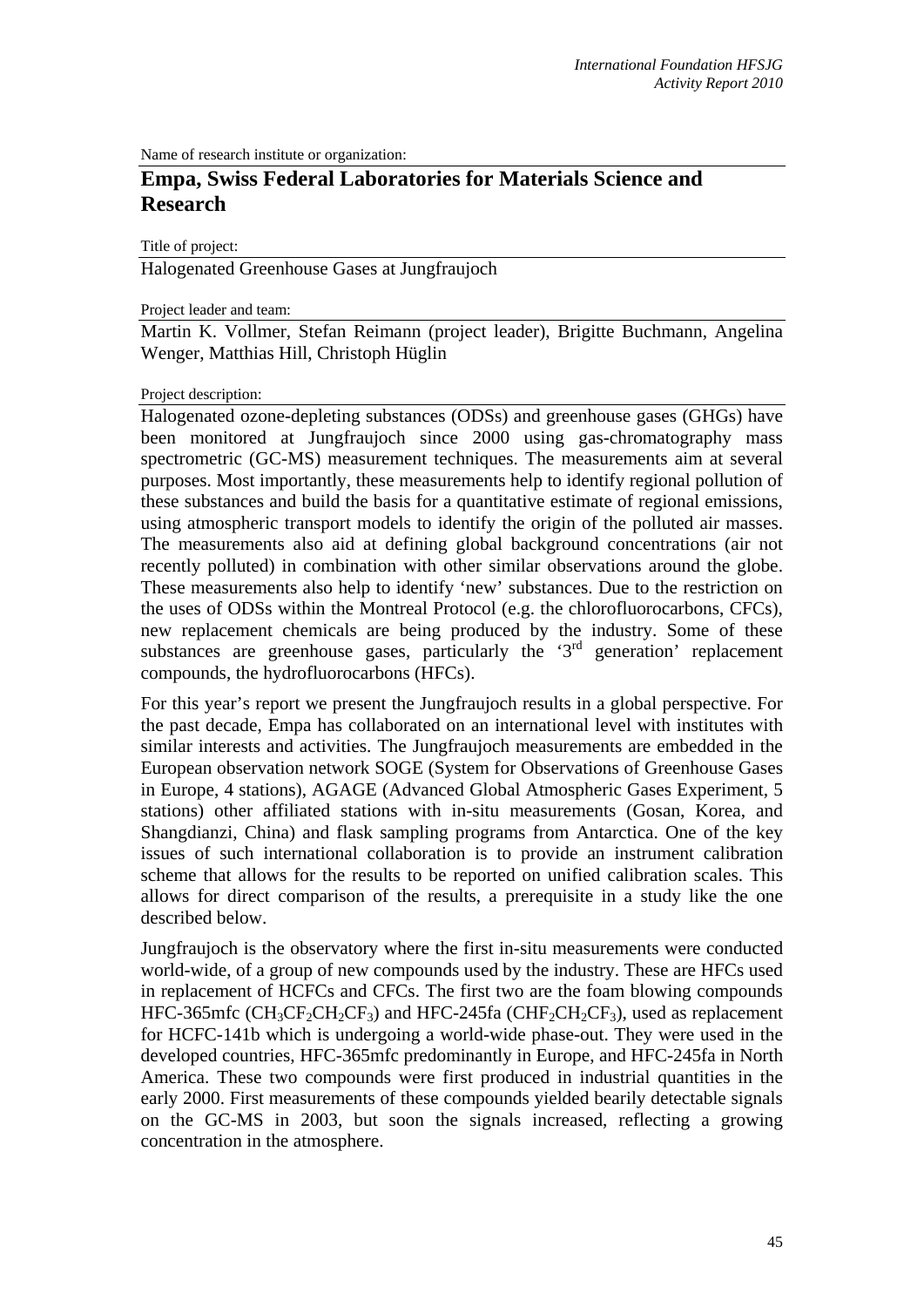Many years after these initial measurements, these compounds are ubiquitously abundant in the atmosphere, they have reached the pristine atmosphere in Antarctica. They are now measured by all network partners. Figure 1 shows the monthly means of the records from the in-situ measurement sites. These results are filtered for 'background' air, i.e. the regional pollution events detected at the many sites were removed from this analysis (a completely different subject). The results show the rapid increases to nearly 1 ppt (parts-per-trillion,  $10^{-12}$ , dry air mole fraction) as well as the typical interhemispheric gradient caused by the predominantly northern hemispheric emissions.

Vollmer et al., Figure 2



*Figure 1: Atmospheric records of the hydrofluorocarbons (HFCs) HFC-365mfc, HFC-245fa, HFC-227ea, and HFC-236fa at selected monitoring stations. Background (pollution events removed) monthly means (and std as vertical bars) are given in concentration units of ppt (parts-per-trillion,*  $10^{-12}$ *, dry air mole fraction). Figure taken from Vollmer et al., (in review).* 

In Figure 1, the abundances of two other HFCs are also shown. This is HFC-227ea  $(CF<sub>3</sub>CHFCF<sub>3</sub>)$  used in fire extinguishers and metered dose inhalers such as asthma sprays, and HFC-236fa  $(\text{CF}_3\text{CH}_2\text{CF}_3)$ , used in fire extinguishers and in specialized cooling equipment. These two substances are not permitted for use in Switzerland due to their long atmospheric lifetimes vs OH destruction (40 yr for HFC-227ea and 240 yr for HFC-236fa).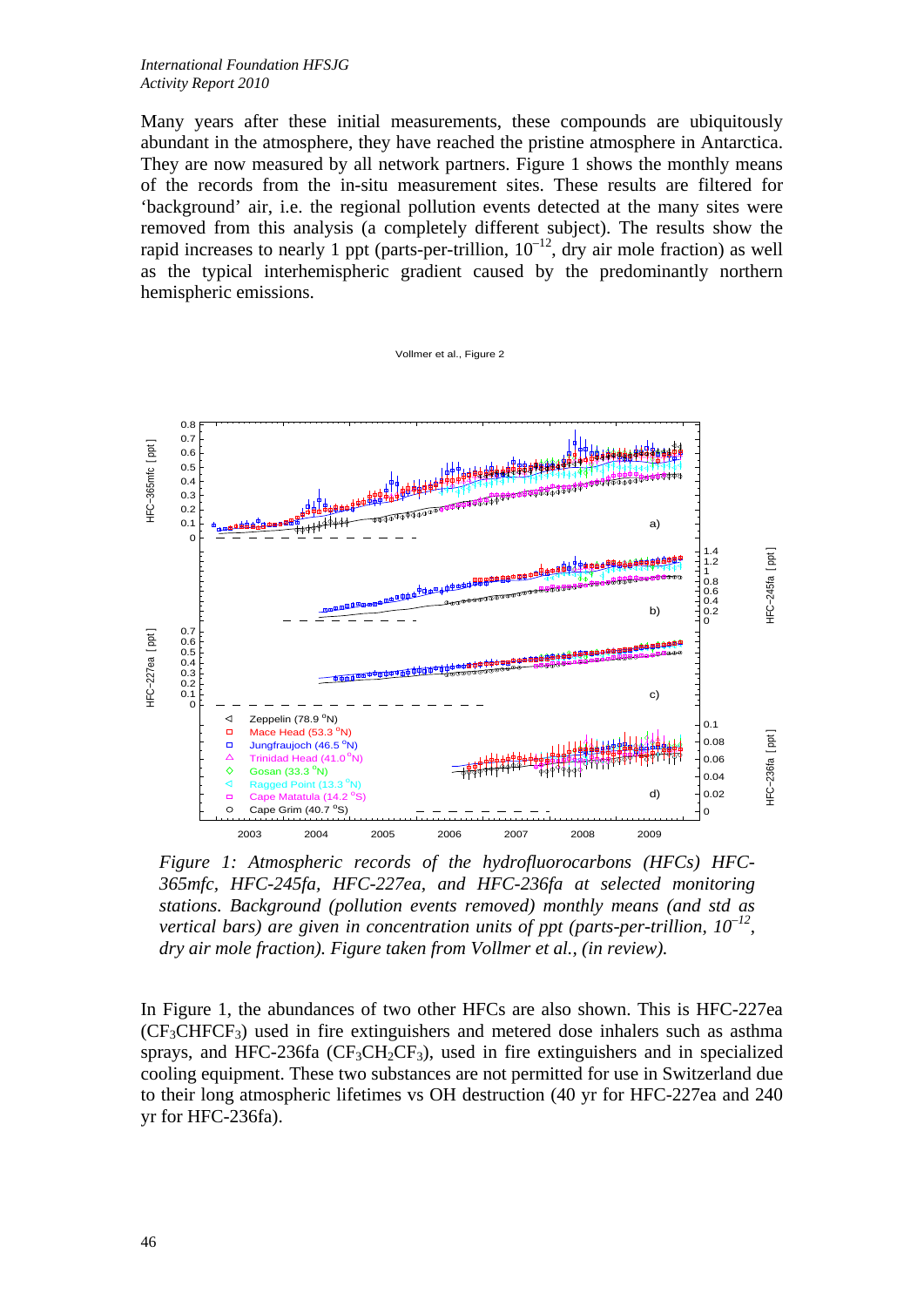Vollmer et al., Figure 4



*Figure 2: Atmospheric histories of the hydrofluorocarbons (HFCs) HFC-365mfc, HFC-245fa, HFC-227ea, and HFC-236fa in-situ measurements (Jungfraujoch and Cape Grim) and from archived air samples collected in the southern hemisphere (Cape Grim) and in the northen hemisphere (various sites). Figure taken from Vollmer et al., (in review).* 

To extend the history of these compounds back in time, archived air samples were also measured. Unlike in paleo-climatology, our measurement techniques and the extremely low abundances of these substance inhibit the measurements of these compounds for air enclosed as bubbles in ice cores. Instead, our archived air measurements derive from air collected in large quantities (into steel containers) at Cape Grim (Tasmania, Australia) since the 1970s. These precious air samples were also analysed for the four compounds of interests here. The results are shown in Fig. 2 along with results from measurements of other archived air samples of the northern hemisphere. The results show in an impressive manner the absence of HFC-365mfc and HFC-245fa from the global atmosphere until the early 2000s, when their abundances started to increase rapidly. The Jungfraujoch in-situ measurements, also shown in this Fig. 2, were started shortly after these compounds' onsets in the atmosphere. By contrast, HFC-227ea and HFC-236fa appear in the global atmosphere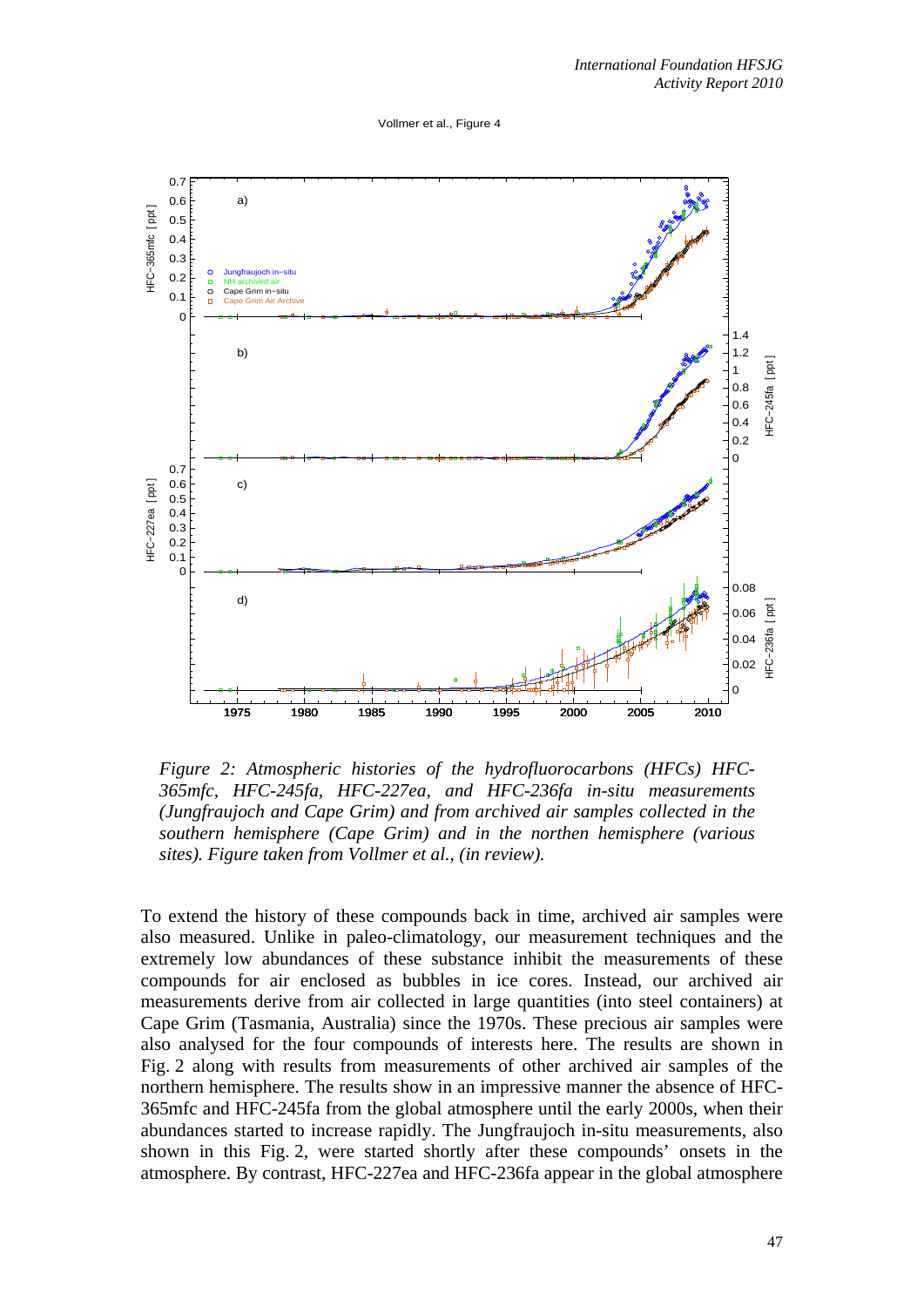about 1 decade or more earlier. This is a reflection of an earlier start of their uses. This is almost certainly caused by the fact that HFC-227ea and HFC-236fa were direct replacements of the halons used in fire extinguishing and banned in the early phases of the Montreal Protocol (1990s). By comparison, in the foam-blowing sector, the earliest compounds used (CFCs, mainly CFC-11) were replaced by intermediate foaming compounds (HCFCs, mainly HCFC-141b) and only the phase-out of the HCFCs called for HFCs in this industrial sector: HFC-365mfc and HFC-245fa production began. From the absence of all four compounds in the earlier record one can conclude that they are of purely anthropogenic origin and that nature has not produced these compounds, at least not during the past decades.

The wheels of new compound production has not stopped with these four HFCs. Industry is already experimenting with new substances to meet new needs and to follow regulations on the use of these climate-active compounds. Most of these are not detectable in the atmosphere yet. As they will slowly appear in the atmosphere, and being detected at Jungfraujoch and other sites, they may provide yet another tool to investigate global emission pattern and atmospheric transport patterns.

Key words:

Ozone-depleting compounds, greenhouse gases, hydrofluorocarbons, Montreal Protocol, Kyoto Protocol

Collaborating partners/networks:

Bundesamt für Umwelt (BAFU) / Federal Office for the Environment (FOEN) Global Atmosphere Watch (GAW) SOGE (System for Observations of Halogenated Greenhouse Gases in Europe) AGAGE (Advanced Global Atmospheric Gases Experiment) Korea Polar Research Institute (KOPRI)

Scientific publications and public outreach 2010:

## **Refereed journal articles and their internet access**

Vollmer, M. K., Miller, B. R., Rigby, M., Reimann, S., Mühle, J., Krummel, P. B., O'Doherty, S., Kim, J., Rhee, T. S., Weiss, R. F., Fraser, P. J., Simmonds, P. G., Salameh, P. K., Harth, C. M., Wang, R. H. J., Steele, L. P., Young, D., Lunder, C. R., Hermansen, O., Ivy, D., Arnold, T., Schmidbauer, N., Kim, K.-R., Greally, B. R., Hill, M., Leist, M., Wenger, A., Prinn, R. G., Atmospheric histories and global emissions of the anthropogenic hydrofluorocarbons (HFCs) HFC-365mfc, HFC-245fa, HFC-227ea, and HFC-236fa, J. Geophys. Res., in review

Yver, C., Pison, I., Fortems-Cheiney, A., Schmidt, M., Bousquet, P., Ramonet, M., Jordan, A., Søvde, A., Engel, A., Fisher, R., Lowry, D., Nisbet, E., Levin, I., Hammer, S., Necki, J., Bartyzel, J., Reimann, S., Vollmer, M. K., Steinbacher, M., Aalto, T., Maione, M., Arduini, I., O'Doherty, S., Grant, A., Sturges, W., Lunder, C. R., Privalov, V., Paramonova, N., A new estimation of the recent tropospheric molecular hydrogen budget using atmospheric observations and variational inversion, Atmos. Chem. Phys. Discuss., 10, 28963-29005, 2010.

http://www.atmos-chem-phys-discuss.net/10/28963/2010/acpd-10-28963-2010.pdf

Rigby, M. Mühle, J., Miller, B. R., Prinn R. G., Krummel, P. B., Steele, L. P., Fraser, P. J., Salameh, P. K., Harth, C. M., Weiss, R. F., Greally, B. R., O'Doherty, S., Simmonds, P. G., Vollmer, M. K., Reimann, S., Kim, K., Kim, K. R.,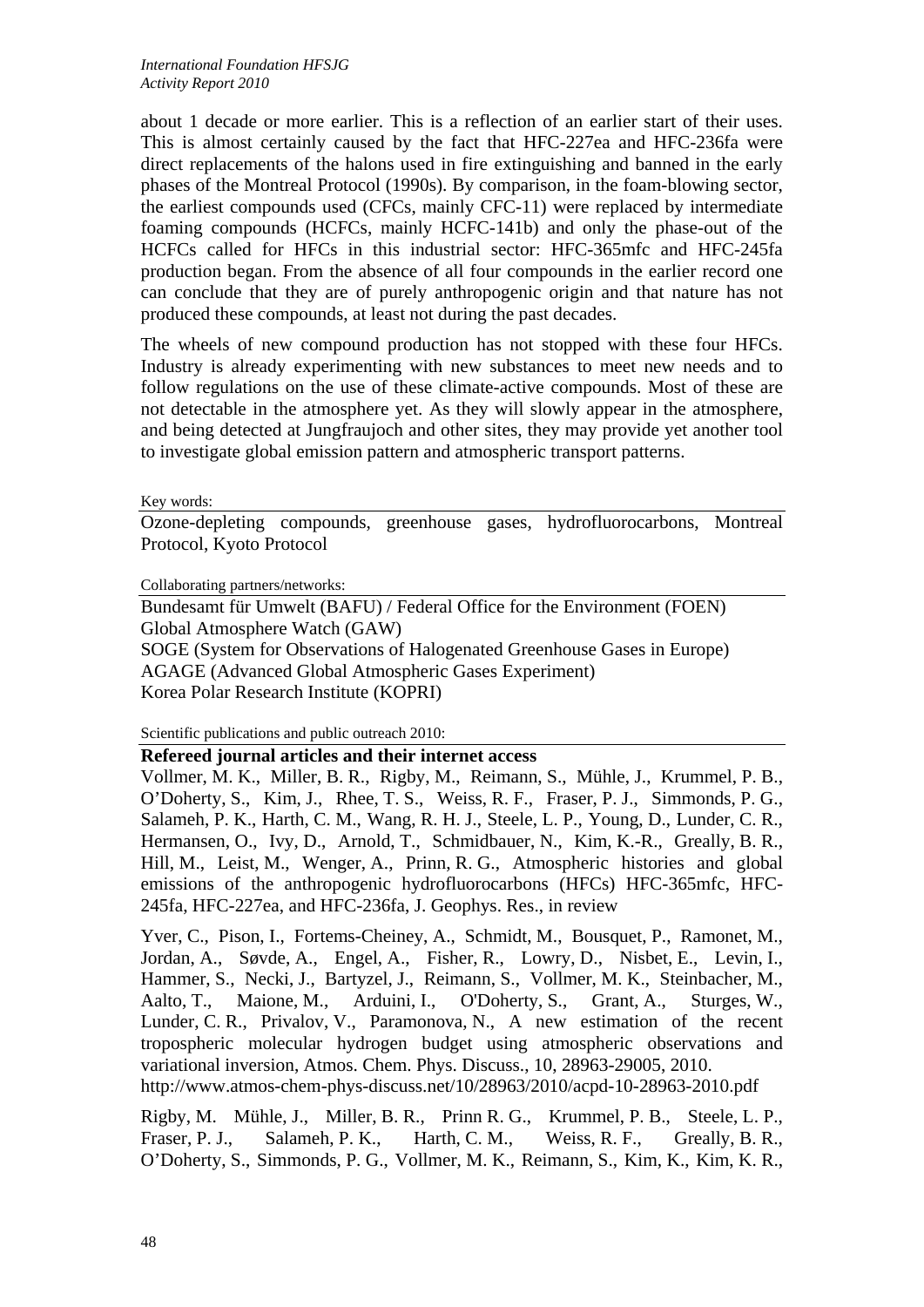Wand, H. J., Dluogencky, E. J., Dutton, G. S., Elkins, J. W., History of atmospheric SF6 from 1973 – 2008, Atmos. Chem. Phys. **10**, 10305 – 10320. http://www.atmos-chem-phys.net/10/10305/2010/acp-10-10305-2010.pdf

Stohl, A., J. Kim, S. Li, S. O'Doherty, J. Mühle, P. K. Salameh, T. Saito, M. K. Vollmer, D. Wan, R. F. Weiss, B. Yao, Y. Yokouchi, L. X. Zhou, 2010. Hydrochlorofluorocarbon and hydrofluorocarbon emissions in East Asia determined by inverse modeling, Atmos. Chem. Phys., **10**, 3545 – 3560. http://www.atmos-chem-phys.net/10/3545/2010/acp-10-3545-2010.pdf

Xiao, X., R. G. Prinn, P. J. Fraser, P. G. Simmonds, R. F. Weiss, S. O'Doherty, B. R. Miller, P. K. Salameh, C. M. Harth, P. B. Krummel, L. W. Porter, J. Mühle, B. R. Greally, D. Cunnold, R. Wang, S. A. Montzka, J. W. Elkins, G. S. Dutton, T. M. Thompson, J. H. Butler, B. D. Hall, S. Reimann, M. K. Vollmer, F. Stordal, C. Lunder, M. Maione, J. Arduini, and Y. Yokouchi, 2010. Optimal estimation of the surface fluxes of methyl chloride using a 3-D global chemical transport model, Atmos. Chem. Phys. , **10**, 5515-5533.

http://www.atmos-chem-phys.net/10/5515/2010/acp-10-5515-2010.pdf

## **Book sections**

Montzka, S. A. and Reimann, S., Ozone depleting substances (ODSs) and related chemicals, Chapt. 1, in: Scientific Assessment of ozone depletion, 2010, Global Ozone Research and Monitoring Project – Report number xxx, World Meteorological Organization, Geneva, 2011.

#### **Conference papers**

Steinbacher M., C. Zellweger, and C. Hueglin, Continuous in-situ  $CH_4$  and  $CO_2$ Observations at Jungfraujoch using Cavity Ring Down Spectroscopy, Swiss Global Change Day, Bern, 20 April 2010.

Keller, C. A., D. Brunner, M. K. Vollmer, S. O'Doherty, A. Manning, and S. Reimann, Halogenated Greenhouse Gas Emissions Inferred from Ambient Air Measurements and 222Rn, European Geophysical Union, Vienna, 3 – 7 May 2010.

Henne, S., D. Brunner, J. Klausen, B. Buchmann, Inter-Annual Variability of CO and CH4 Observations Interpreted by a Global Lagrangian Transport Model, European Geophysical Union, Vienna, 3 – 7 May 2010.

Henne, S., D. Brunner, J. Klausen, B. Buchmann, Inter-Annual Variability of CO and CH4 Observations Interpreted by a Global Lagrangian Transport Model, NOAA ESRL Global Monitoring Annual Meeting, Boulder, Colorado, 18 – 19 May 2010.

Reimann, S., C. A. Keller, D. Brunner, M. K. Vollmer, S. O'Doherty, A. Manning, Top-Down Validation of European Halocarbon Emission Inventories, NOAA ESRL Global Monitoring Annual Meeting, Boulder, Colorado, 18 – 19 May 2010.

Buchmann, B., Reactive Gases and Greenhouse Gases at the GAW site Jungfraujoch, Earth Observation Programme Board, Jungfraujoch, 28 May 2010.

Buchmann, B., Integrated Carbon Observation System, Status Switzerland, ICOS Stakeholder Meeting, Helsinki, 31 May – 2 June 2010.

Vollmer, M. K., et al., Atmospheric Histories and Global Emissions of the Anthropogenic Hydrofluorocarbons (HFCs) HFC-365mfc, HFC-245fa, HFC-227ea,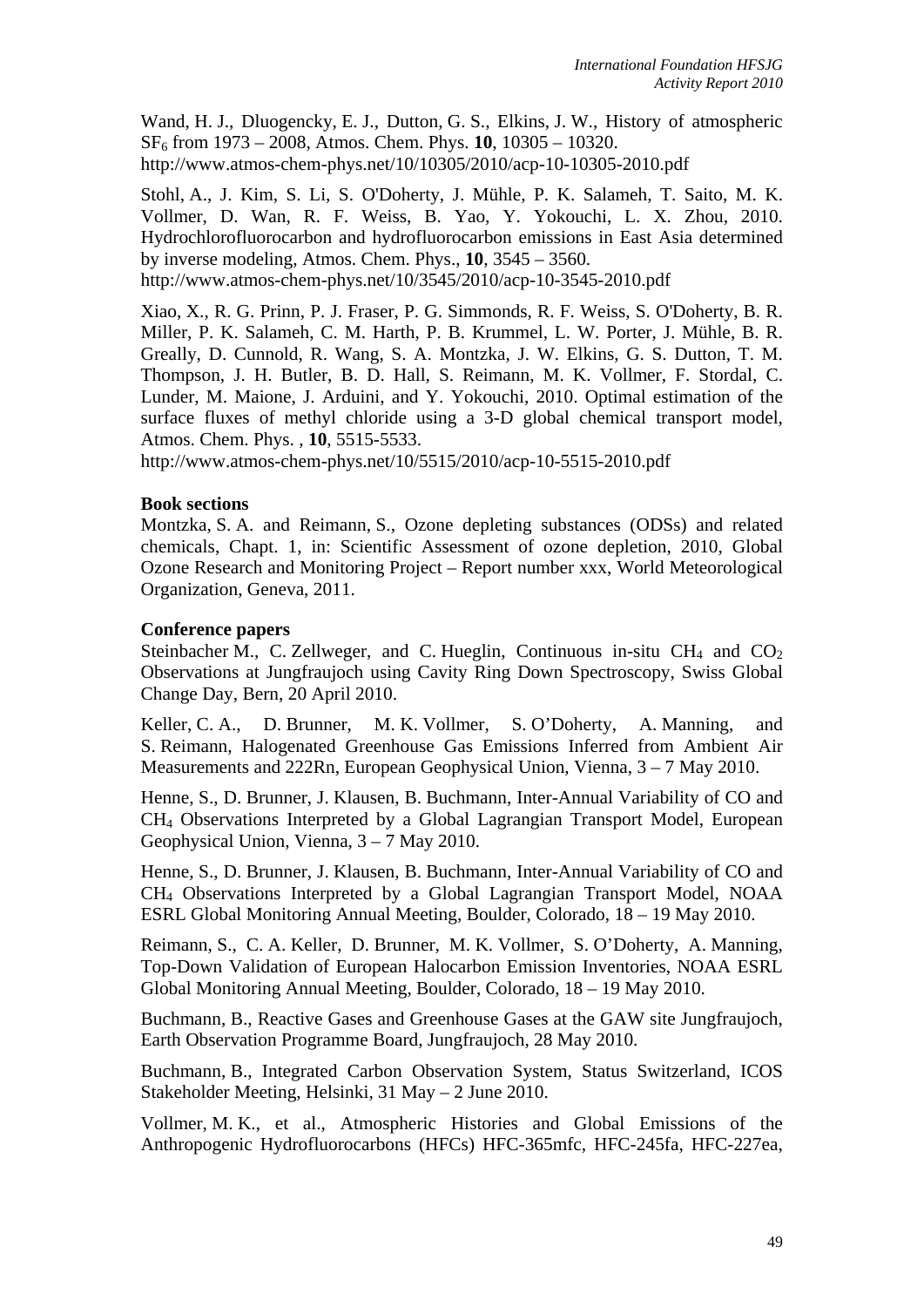and HFC-236fa, 41st Meeting of AGAGE scientists and Cooperating Networks, Beijing  $7 - 11$  June 2010.

Keller, C. A., D. Brunner, M. K. Vollmer, S. Henne, and S. Reimann, Allocation and Trends of Halogenated Hydrocarbon Emissions in Europe as Observed from Jungfraujoch, Symposium on Atmospheric Chemistry and Physics at Mountain Sites, Interlaken, 8 – 10 June 2010.

Keller, C. A., M. K. Vollmer, D. Brunner, F. Conen, and S. Reimann, Halogenated Greenhouse Gas Emissions inferred from Ambient Air Measurements and Radon-222 at Jungfraujoch, Symposium on Atmospheric Chemistry and Physics at Mountain Sites, Interlaken, 8 – 10 June 2010.

Steinbacher, M., D. Brunner, S. Henne, M. K. Vollmer, S. Reimann, In-situ Methane Observations at Jungfraujoch: European Source Allocations and Emission estimates, Symposium on Atmospheric Chemistry and Physics at Mountain Sites, Interlaken, 8 – 10 June 2010.

Steinbacher, M., B. Schwarzenbach, B. Buchmann, C. Hueglin, Continuous in-situ Air Quality Measurements at Jungfraujoch as Part of the Swiss National Air Pollution Monitoring Network (NABEL), Symposium on Atmospheric Chemistry and Physics at Mountain Sites, Interlaken, 8 – 10 June 2010.

D. Brunner, S. Henne, J. Klausen, and B. Buchmann, A Global Lagrangian Model to Study Trace Gas Variability and Long Range Transport, Symposium on Atmospheric Chemistry and Physics at Mountain Sites, Interlaken, 8 – 10 June 2010.

M. Steinbacher, S. Reimann, M. K. Vollmer, M. Hill, C. Hueglin, VOC Observations Within the Swiss National Air Pollution Monitoring Network, 3rd WMO/GAW expert meeting on global observations of VOCs, Helsinki, 29 – 30 June 2010.

Vollmer, M. K., Atmospheric Halogenated Trace Gases – Automated Measurements using Gas Chromatography – Mass Spectrometry (GC – MS), Agilent Forum, Basel, 7 – 8 September 2010.

Reimann, S., and M. K. Vollmer, Hydorfluoroolefines (HFOs): Measured before produced, AGAGE 42<sup>nd</sup> Meeting of AGAGE scientists and Cooperating Networks, Melbourne, 8 – 11 November 2010

# **Theses**

Bond, S. W. Sources and Sinks of Hydrogen in the Atmosphere during Transition to Hydrogen-based Transportation. PhD Thesis, ETH Zurich, 2010.

# **Data books and reports**

Reimann, S., M. K. Vollmer, D. Brunner, M. Steinbacher, M. Hill, A. Wenger, C. Keller, and B. Buchmann, Kontinuierliche Messung von halogenierten Treibhausgasen auf dem Jungfraujoch (HALCLIM-4). Empa project No 201'203, 1st Interim Report, 21 October 2010. Available at: http://www.bafu.admin.ch/luft/00649/01960/

Address:

Empa Laboratory for Air Pollution and Environmental Technology Uberlandstrasse 129 8600 Dubendorf, Switzerland